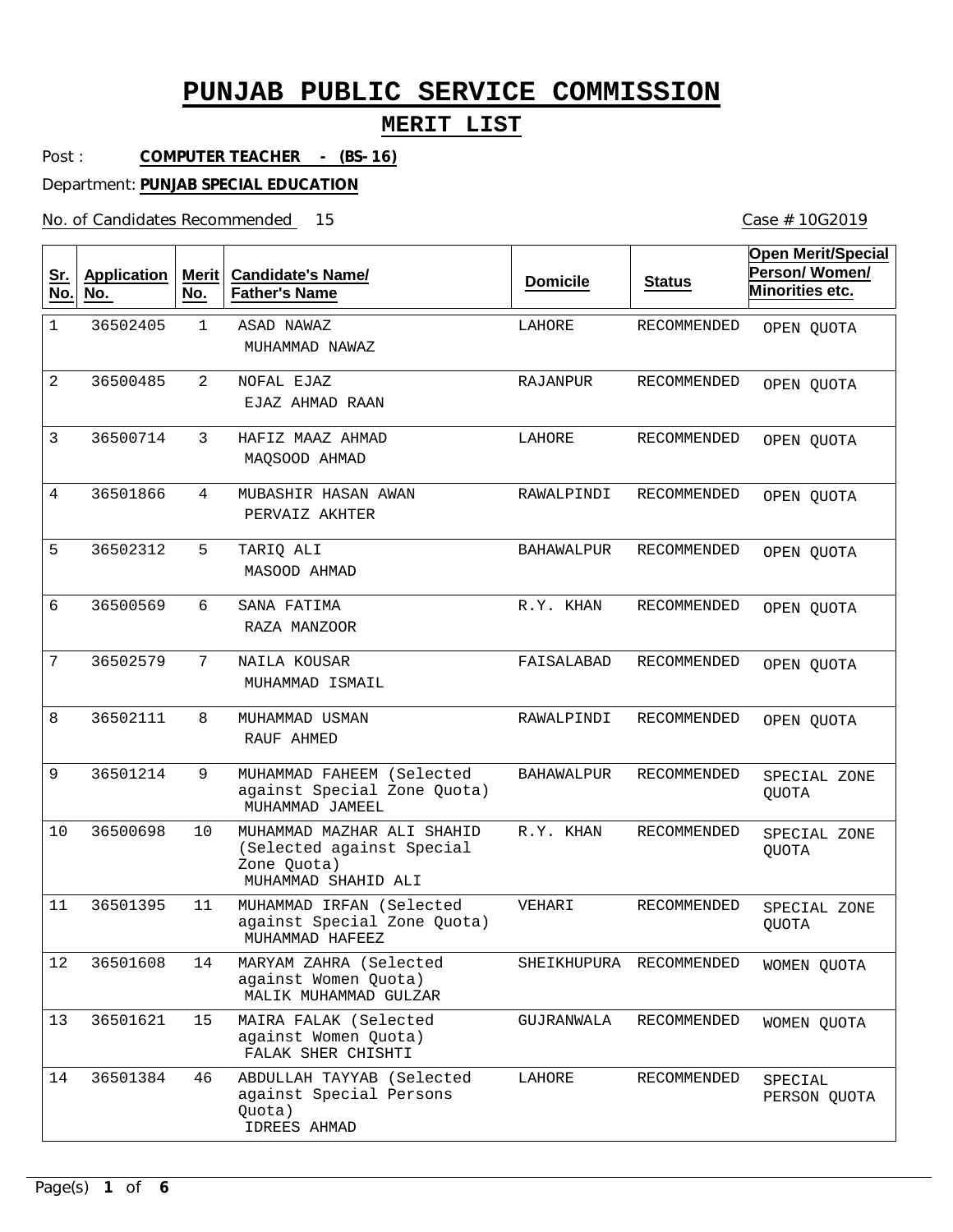#### **MERIT LIST**

Post : **COMPUTER TEACHER - (BS-16)**

Department: **PUNJAB SPECIAL EDUCATION**

No. of Candidates Recommended

| <u>Sr.</u><br>No. | <b>Application</b><br>No.                                       | <b>Merit</b><br>No. | <b>Candidate's Name/</b><br><b>Father's Name</b>                  | <b>Domicile</b>  | <b>Status</b>   | <b>Open Merit/Special</b><br>Person/Women/<br>Minorities etc. |  |  |
|-------------------|-----------------------------------------------------------------|---------------------|-------------------------------------------------------------------|------------------|-----------------|---------------------------------------------------------------|--|--|
| 15                | 36500712                                                        | 50                  | IMRAN ANWAR (Selected<br>against Minorities Quota)<br>ANWAR MASIH | FAISALABAD       | RECOMMENDED     | MINORITY<br><b>QUOTA</b>                                      |  |  |
|                   | Following Candidate(s) Could Not Come In the Orbit of Selection |                     |                                                                   |                  |                 |                                                               |  |  |
| 1                 | 36500136                                                        | 12                  | MUBASHIR ALI<br>LIAQAT ALI                                        | MULTAN           | NOT RECOMMENDED |                                                               |  |  |
| 2                 | 36501037                                                        | 13                  | MUHAMMAD KAMRAN JAVED<br>MUHAMMAD IRFAN JAVED                     | RAWALPINDI       | NOT RECOMMENDED |                                                               |  |  |
| 3                 | 36500221                                                        | 16                  | NUMAN BABAR<br>MUHAMMAD RAMZAN BABAR                              | LAHORE           | NOT RECOMMENDED |                                                               |  |  |
| 4                 | 36502365                                                        | 17                  | MAZHAR ABBAS<br><b>GHULAM FARID</b>                               | LODHRAN          | NOT RECOMMENDED |                                                               |  |  |
| 5                 | 36500351                                                        | 18                  | MUHAMMAD SAJID<br>MUHAMMAD AHMAD SHAD                             | BAHAWAL<br>NAGAR | NOT RECOMMENDED |                                                               |  |  |
| 6                 | 36501893                                                        | 19                  | UZMA WAHEED<br>MALIK ABDUL WAHEED                                 | BAHAWALPUR       | NOT RECOMMENDED |                                                               |  |  |
| 7                 | 36502042                                                        | 20                  | RIZWANA ALI<br>ALI MUHAMMAD                                       | FAISALABAD       | NOT RECOMMENDED |                                                               |  |  |
| 8                 | 36500507                                                        | 21                  | ALI RAZA<br><b>BASHIR AHMED</b>                                   | BHAKKAR          | NOT RECOMMENDED |                                                               |  |  |
| Q                 | 36500343                                                        | 22                  | MUHAMMAD KHAN<br>LIAQAT ALI                                       | PAKPATTAN        | NOT RECOMMENDED |                                                               |  |  |
| 10                | 36500702                                                        | 23                  | MUHAMMAD WAQAR KHAN<br>ZULFIQAR ALI                               | KASUR            | NOT RECOMMENDED |                                                               |  |  |
| 11                | 36501234                                                        | 24                  | MIAN BASAM AHMAD<br>SAGHEER AHMAD                                 | LAHORE           | NOT RECOMMENDED |                                                               |  |  |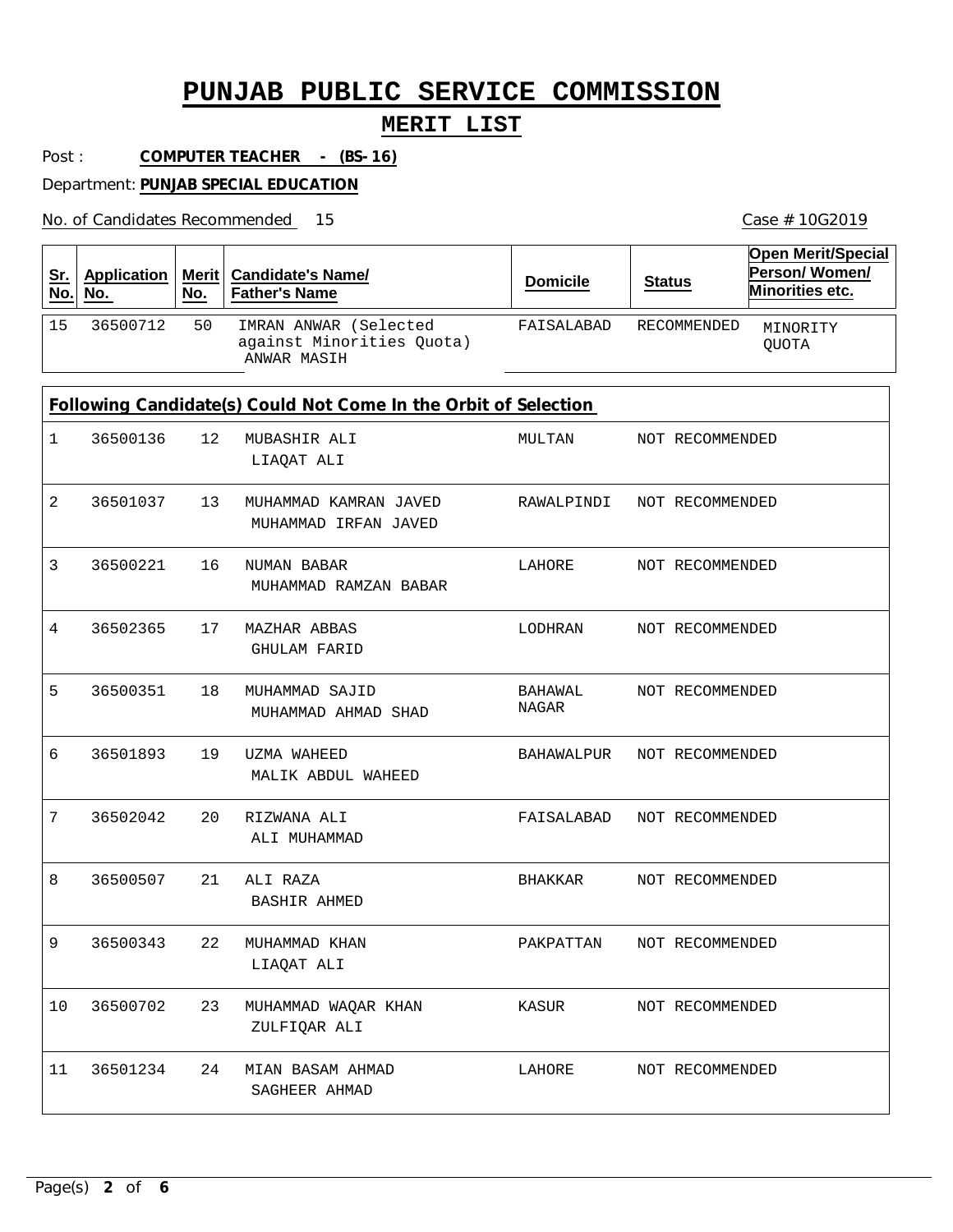#### **MERIT LIST**

Post : **COMPUTER TEACHER - (BS-16)**

Department: **PUNJAB SPECIAL EDUCATION**

No. of Candidates Recommended

**Sr. No. Application No. Merit No. Candidate's Name/ Father's Name Domicile Status Open Merit/Special Person/ Women/ Minorities etc.** 25 26 27 28 29 30 31 32 33 34 35 36 DANYAL AHMED ARSLAN MUNIR MUHAMMAD WAQAS MUHAMMAD WAJID MUHAMMAD AKHTAR HUSSAIN WAQAR MUMTAZ SANA MUNIR HIRA FIRDOUS MARIA NAZIR IZHAR MUHAMMAD FAISAL ZUBARIA ASHRAF MASROOR AHMAD MUHAMMAD MUNIR MUHAMMAD HANIF MUHAMMAD HAFEEZ NAZAR AHMAD MUHAMMAD MUMTAZ MUNIR AHMED CHAUDHARY MUHAMMAD ASGHAR NAZIR AHMED MUHAMMAD RASHEED MUHAMMAD PERVAIZ MUHAMMAD ASHRAF 12 13 14 15 16 17 18 19 20 21 22 23 36500319 36502203 36502460 36501931 36501085 36502040 36501553 36502357 36501634 36501541 36500720 36502398 FAISALABAD MULTAN VEHARI JHANG BAHAWAL NAGAR VEHARI VEHARI SAHIWAL BAHAWAL NAGAR KHANEWAL JHANG LAHORE NOT RECOMMENDED NOT RECOMMENDED NOT RECOMMENDED NOT RECOMMENDED NOT RECOMMENDED NOT RECOMMENDED NOT RECOMMENDED NOT RECOMMENDED NOT RECOMMENDED NOT RECOMMENDED NOT RECOMMENDED NOT RECOMMENDED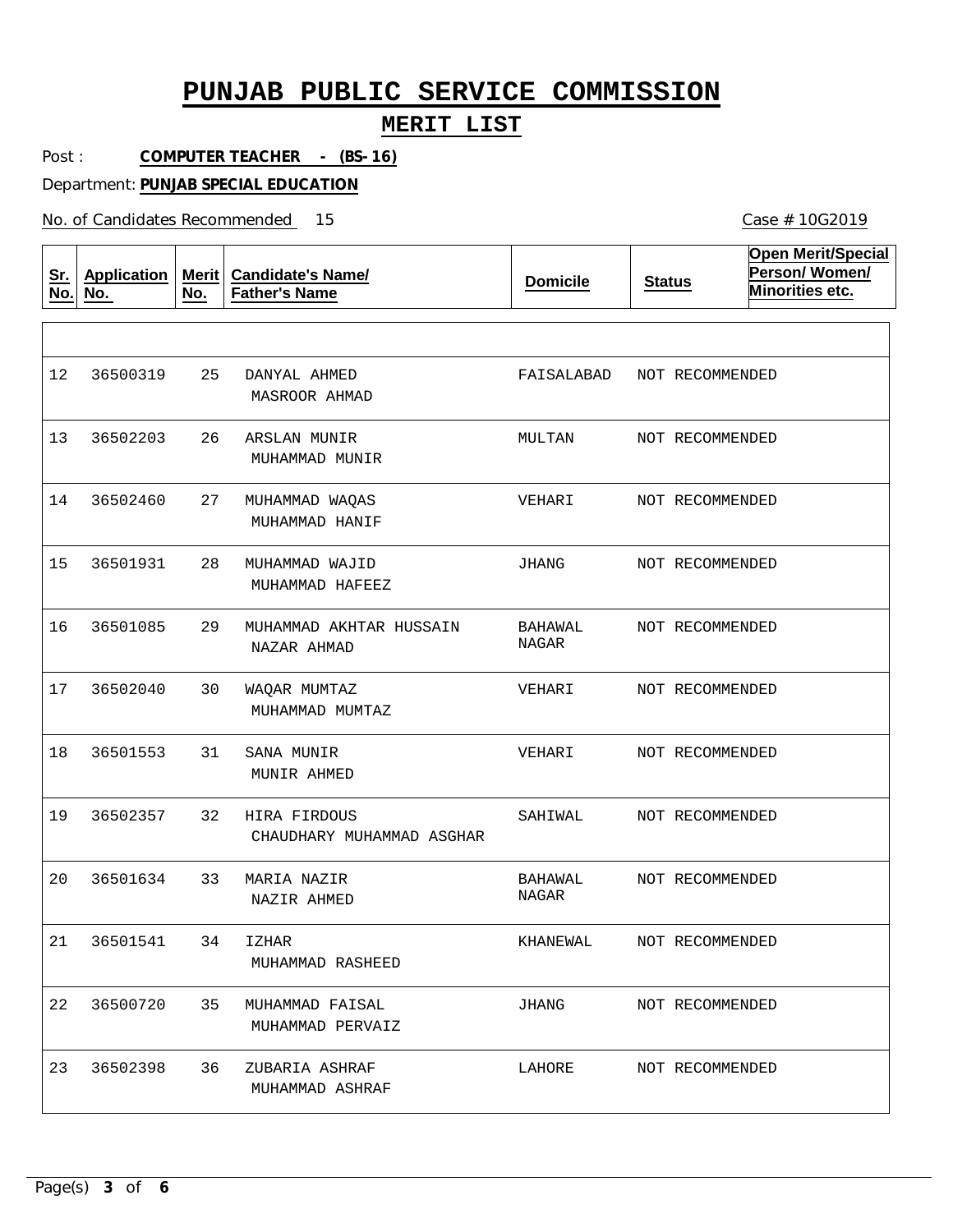#### **MERIT LIST**

Post : **COMPUTER TEACHER - (BS-16)**

Department: **PUNJAB SPECIAL EDUCATION**

No. of Candidates Recommended

**Sr. No. Application No. Merit No. Candidate's Name/ Father's Name Domicile Status Open Merit/Special Person/ Women/ Minorities etc.** 37 38 TAHA MUDASSIR 39 40 41 42 43 44 45 47 48 49 MARIA KHURSHID RANA AWAIS AKRAM ALI RAZA IQRA NAEEM IBRAHIM IJAZ SAHI TAYYABA ZEB NOMAN HAFEEZ AAQIB LATIF ALI RAZA MADIHA MAZHAR TAYYABA SEHAR MUHAMMAD KHURSHID ANWAR HAFIZ MUDASSIR HUSSAIN RANA MUHAMMAD AKRAM RIAZ AHMED NAEEM SHAHZAD IJAZ AHMED SAHI ARANGZEB KHAN MUHAMMAD HAFEEZ MUHAMMAD LATIF IFTIKHAR AHMAD MAZHAR IQBAL MUHAMMAD NAVEED AKHTAR 24 25 26 27 28 29 30 31 32 33 34 35 36501685 36502402 36502482 36501001 36500681 36500994 36501344 36501365 36502308 36502090 36501528 36502559 LAHORE LAHORE M. GARH OKARA MULTAN LAHORE SARGODHA LAHORE VEHARI SAHIWAL M.B. Din LAHORE NOT RECOMMENDED NOT RECOMMENDED NOT RECOMMENDED NOT RECOMMENDED NOT RECOMMENDED NOT RECOMMENDED NOT RECOMMENDED NOT RECOMMENDED NOT RECOMMENDED NOT RECOMMENDED NOT RECOMMENDED NOT RECOMMENDED

Case # 10G2019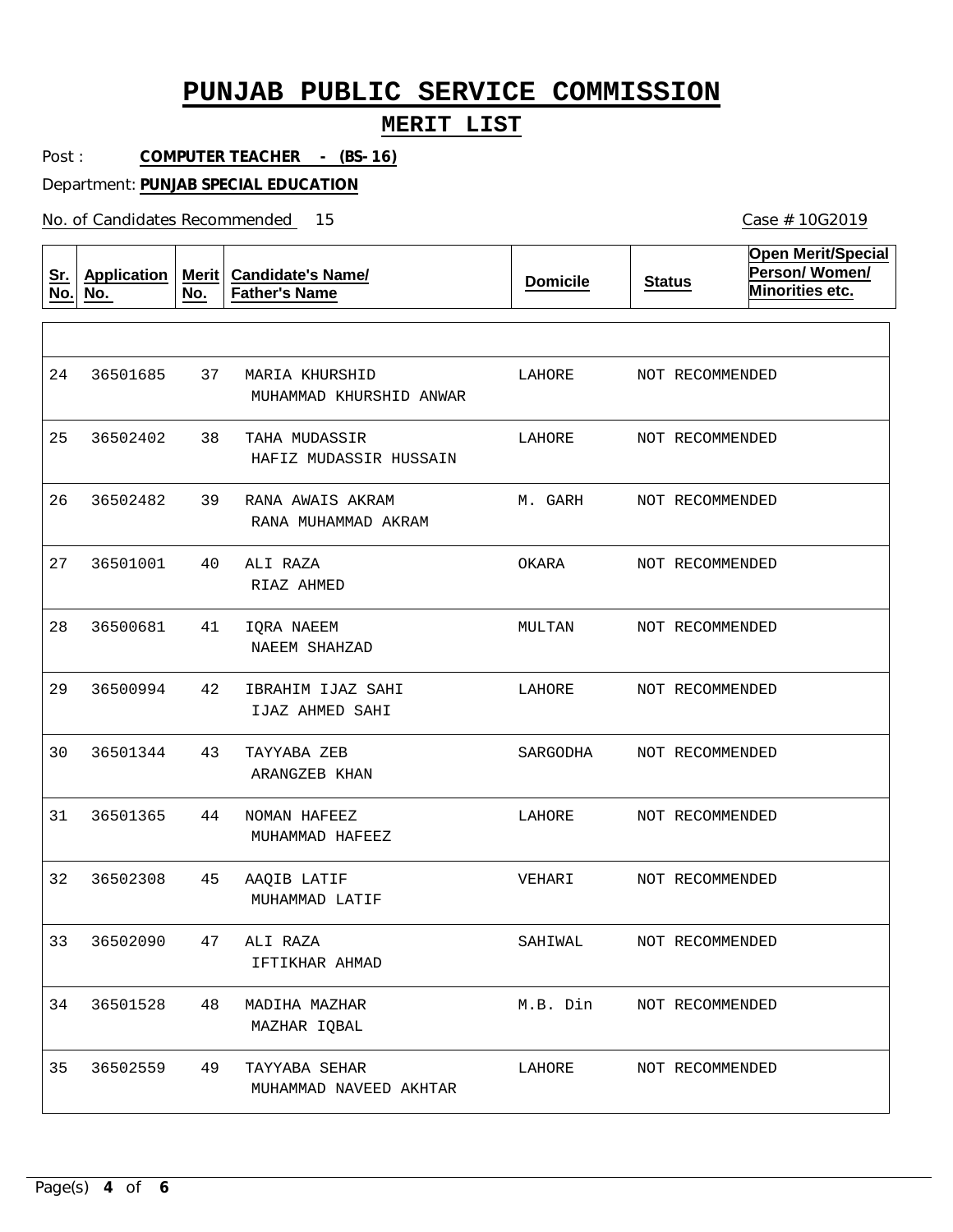### **MERIT LIST**

Post : **COMPUTER TEACHER - (BS-16)**

Department: **PUNJAB SPECIAL EDUCATION**

No. of Candidates Recommended

| <u>Sr.</u><br>No. | <b>Application</b><br>No. | Merit<br>No. | <b>Candidate's Name/</b><br><b>Father's Name</b> | <b>Domicile</b>         | <b>Status</b>   | <b>Open Merit/Special</b><br>Person/Women/<br>Minorities etc. |
|-------------------|---------------------------|--------------|--------------------------------------------------|-------------------------|-----------------|---------------------------------------------------------------|
|                   |                           |              |                                                  |                         |                 |                                                               |
| 36                | 36501859                  | 51           | SAIRA PARVEEN<br>MUHAMMAD ALI                    | MULTAN                  | NOT RECOMMENDED |                                                               |
| 37                | 36500229                  | 52           | ADEEBA FAROOO<br>FAROOQ AHMAD                    | NAROWAL                 | NOT RECOMMENDED |                                                               |
| 38                | 36501269                  | 53           | MUHAMMAD MURSALEEN<br>KARIM BAKHSH               | BAHAWAL<br>NAGAR        | NOT RECOMMENDED |                                                               |
| 39                | 36500515                  | 54           | HAMZA MASOOD<br>MASOOD AHMED                     | RAWALPINDI              | NOT RECOMMENDED |                                                               |
| 40                | 36500600                  | 55           | MUHAMMAD JAMIL<br>MUNAWAR HUSSAIN                | RAJANPUR                | NOT RECOMMENDED |                                                               |
| 41                | 36500983                  | 56           | FAISAL HAQ<br>ABDUL HAO                          | D.G. KHAN               | NOT RECOMMENDED |                                                               |
| 42                | 36500216                  | 57           | MUHAMMAD ALI<br>JAMSHED ALI                      | RAWALPINDI              | NOT RECOMMENDED |                                                               |
| 43                | 36502278                  | 58           | FOZIA ATTA-UL-REHMAN<br>ATTA-UL-REHMAN           | GUJRANWALA              | NOT RECOMMENDED |                                                               |
| 44                | 36502107                  | 59           | RAHEEL YOUNAS<br>YOUNAS SHAD                     | BAHAWAL<br><b>NAGAR</b> | NOT RECOMMENDED |                                                               |

| Following Candidate(s) Could Not Qualify the Interview |                                          |          |      |  |  |  |  |  |
|--------------------------------------------------------|------------------------------------------|----------|------|--|--|--|--|--|
| 36502364                                               | SOHAIL KHAN<br>BASIT<br>SHAFA ULLAH KHAN | MIANWALI | FAIL |  |  |  |  |  |
| 36500967                                               | HAMZA ZAFEER<br>MUHAMMAD ZAFEER U DEEN   | SARGODHA | FAIL |  |  |  |  |  |

Case # 10G2019